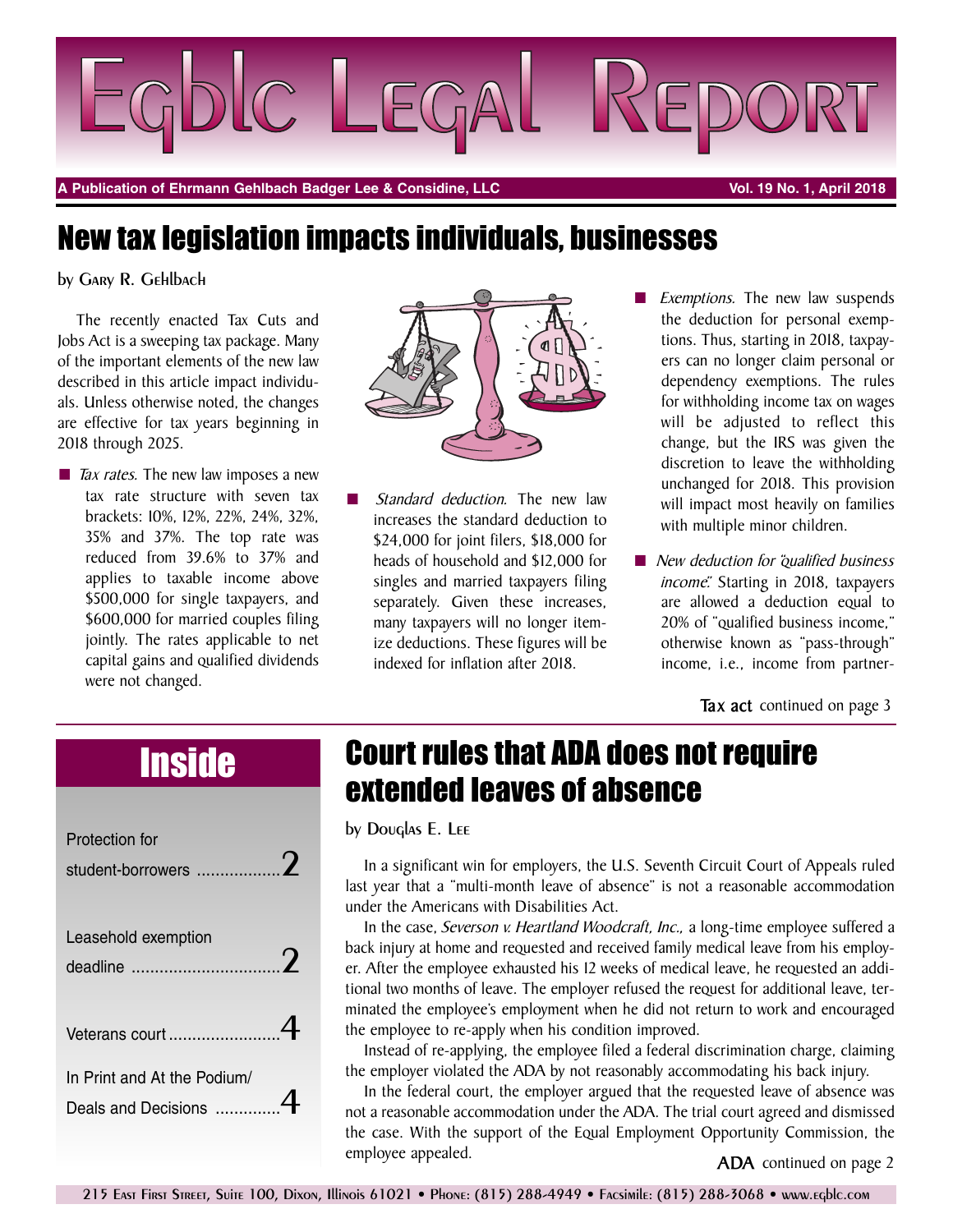## Illinois bill adopts bill of rights to protect student borrowers

by Courtney E. Kennedy

A student loan bill of rights, officially known as the Illinois Student Loan Servicing Rights Act, will take effect Dec. 31, 2018, after the Illinois House of Representatives overrode a veto by Gov. Bruce Rauner last November.

Drafted by the Office of the Illinois Attorney General, the bill endeavors to prevent student-borrowers from being misled or ignored by tightening regulations on those who provide loans. Attorney General Lisa Madigan pushed for the Act as student loan debt is the largest form of unsecured consumer debt in the U.S., with one in four student-borrowers behind on payments or in default.

The Act, among other things, makes it unlawful for a person or company to operate as a student loan servicer in Illinois without first obtaining a license with the state's Department of Financial and Professional Regulation and requires that those servicers be supervised by the



Secretary of Financial and Professional Regulation.

The Act defines "student loan" to include federal and private student loans and loans to refinance a student debt, but excludes loans made by federal or state chartered banks, open-end credit and loans secured by real estate.

The Act prohibits a servicer from engaging in any unfair or deceptive practice, misrepresenting or omitting any material information in connection with servicing a loan and misapplying payments to the loan balance.

A servicer may only charge late fees that are reasonable and proportionate to the cost it incurs relating to the late payment and may not charge a borrower or cosigner for modifying, deferring, forbearing, renewing, extending or amending a loan. Servicers must regularly communicate with borrowers who have disputes and send complaints to other employees for review if they remain unsolved.

Additionally, a servicer's website must describe any alternative repayment plan offered by the servicer, and the servicer must establish and implement policies and procedures for evaluating private student loan alternative repayment arrangement requests

The Act also creates the position of the Student Loan Ombudsman within the Attorney General's Office to provide timely assistance to student loan borrowers. The Ombudsman is tasked with sorting out complaints and attempting to reach a resolution of those

complaints.

## Lee County moves deadline for leasehold exemption applications

by Douglas E. Lee

Landlords and tenants in Lee County now must file their Leasehold Exemption Applications by July 1.

Last month, Lee County Chief Assessment Officer Wendy Ryerson announced that her office moved the application deadline to July 1 from year end to allow more time for processing and review of applications. If a landlord or tenant does not timely file an application for a residence, that residence will be ineligible for the leasehold exemption from real estate taxes in

the 2018 tax year.

Mrs. Ryerson also announced that her office no longer will provide landlords written notification of application denials. Instead, approval of an application can be determined at the "Property Tax" link at www.countyoflee.com. If a timely application is not approved, a revised application can be submitted before Dec. 31 of the tax year.



### ADA . . .

Continued from page 1

In the appeal, the EEOC argued – consistent with guidance it published in 2016 – that a multi-month leave of absence was a reasonable accommodation if it was definite, limited, requested

in advance and likely to enable the employee to return to work.

The Seventh Circuit panel disagreed, holding that the ADA is "an antidiscrimination statute, not a medical-leave entitlement" and rejecting the notion that an employee who cannot work is protected

by the ADA.

The court also rejected the employee's alternative argument that the ADA required the employer to create a light duty position for him.

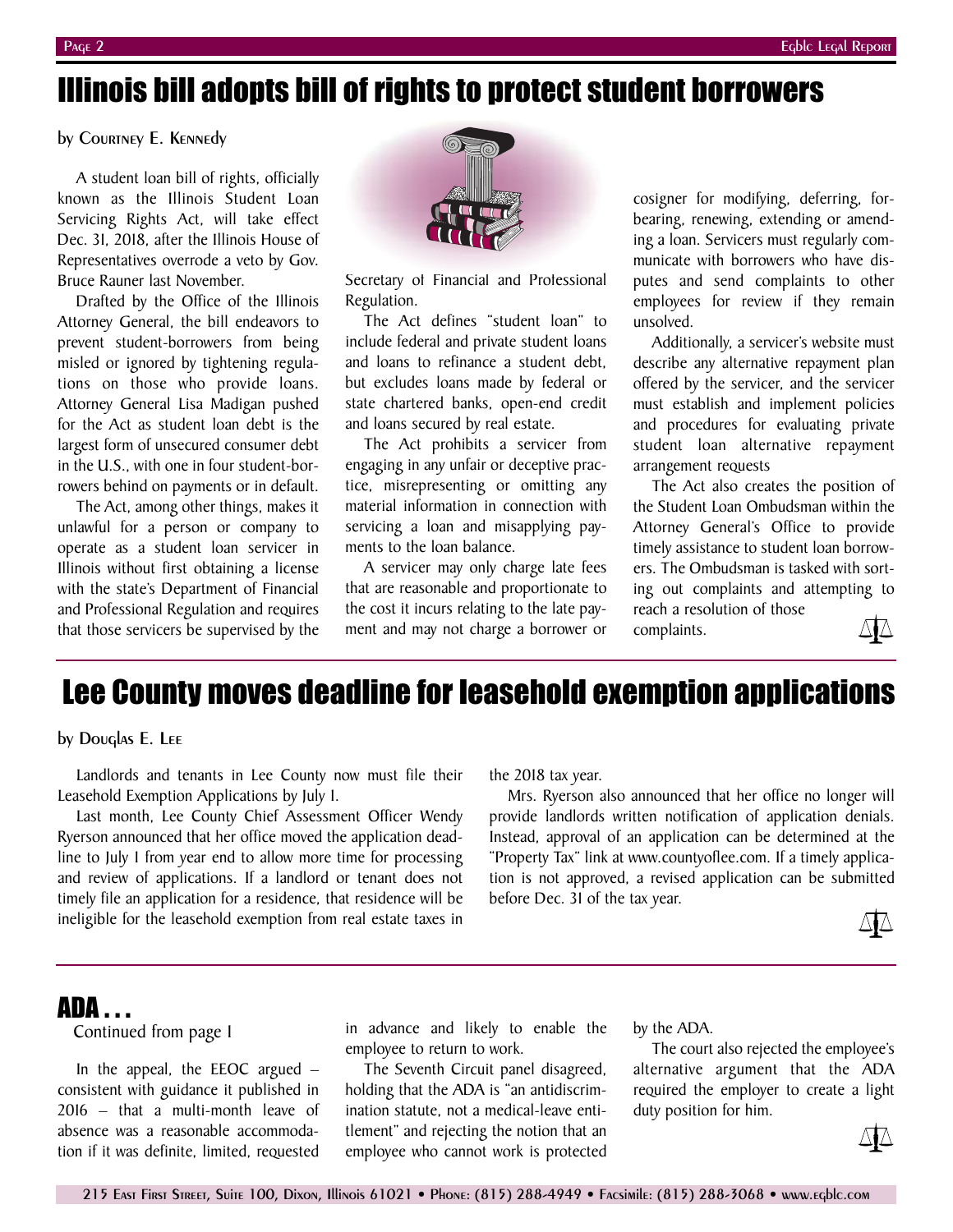### Tax act . . .

Continued from page 1

ships, S corporations, LLCs and sole proprietorships. The income must be from a trade or business within the U.S. Investment income does not qualify, nor do amounts received from an S corporation as reasonable compensation or from a

**■** *Overall limitation on itemized deductions.* The new law suspends the overall limitation on itemized deductions that formerly applied to taxpayers whose adjusted gross income exceeded specified thresholds. The itemized deductions of such taxpayers were reduced by 3% of the amount by which AGI exceeded the applicable threshold, but the reduction could not

exceed 80% of the total itemized deductions, and certain items were exempt from the limitation.

- *Moving expenses.* The deduction for job-related moving expenses has been eliminated, except for certain military personnel. The exclusion for moving expense reimbursements has also been suspended.
- Alimony. For divorce decrees and separation agreements beginning in 2019, alimony will not be deductible by the paying spouse and will not be taxable to the receiving spouse.
- *Healthcare "individual mandate"*. Starting in 2019, there is no longer a penalty for individuals who fail to obtain minimum essential health coverage.
- *Estate and gift tax exemption.* Effective for decedents dying and gifts made in 2018, the estate and gift tax exemption has been increased to roughly \$11.2 million (\$22.4 million for married couples). However, the Illinois estate tax exemption remains \$4 million.
- *ABLE Accounts.* For tax years beginning after Dec. 22, 2017, and before Jan. 1, 2026, the ABLE account contribution limitation for contributions made by the designated beneficiary is increased. (ABLE accounts – Achieving a Better Life Experience – are tax-advantaged savings accounts for individuals with disabilities and their families.) After the overall limitation on contributions is reached (which, for contributions in 2018, is \$15,000, the federal gift tax exclusion), an ABLE account's designated beneficiary can contribute an additional amount up to the lesser of (a) the federal poverty line for a one-person household or (b) the individual's compensation for the year.
- **■** *Alternative minimum tax (AMT) exemption.* The AMT has been retained for individuals by the new law, but the exemption has been increased to \$109,400 for joint filers (\$54,700 for married taxpayers filing separately) and \$70,300 for unmarried taxpayers. The exemption is phased out for taxpayers with alternative minimum taxable income over \$1 million for joint filers, and over \$500,000 for all others.



partnership as a guaranteed payment for services provided to the trade or business. The deduction is not used in computing adjusted gross income, just taxable income. For taxpayers with taxable income above \$157,500 (\$315,000 for joint filers), (a) a limitation based on W-2 wages paid by the business and depreciable tangible property used in the business is phased in and (b) income from the following trades or businesses is phased out of qualified business income: health, law, consulting, athletics, financial or brokerage services or where the principal asset is the reputation or skill of one or more employees or owners.

- *Child and family tax credit.* The new law increases the credit for qualifying children under 17 to \$2,000 from \$1,000, and increases to \$1,400 the refundable portion of the credit. It also introduces a new \$500 credit for a taxpayer's dependents who are not qualifying children. The adjusted gross income level at which the credits begin to be phased out has been increased to \$200,000 (\$400,000 for joint filers).
- *State and local taxes*. The itemized deduction for state and local income and property taxes is limited to a total of \$10,000 starting in 2018.
- *Mortgage interest*. Under the new law, mortgage interest on loans used to acquire a principal residence and a second home is only deductible on debt up to \$750,000 (down from \$1 million), starting with loans taken out in 2018. Interest on home equity loans can no longer be deducted, regardless of when the debt was incurred.
- **■** *Miscellaneous itemized deductions.* There is no longer a deduction for miscellaneous itemized deductions that were formerly deductible to the extent they exceeded 2% of adjusted gross income. This category included items such as tax preparation costs, investment expenses, union dues and unreimbursed employee expenses.
- *Medical expenses*. Under the new law, for 2017 and 2018, medical expenses are deductible to the extent they exceed 7.5% of adjusted gross income for all taxpayers. Previously, the AGI "floor" was 10% for most taxpayers.
- *Casualty and theft losses*. The itemized deduction for casualty and theft losses has been suspended except for losses incurred in a federally declared disaster.